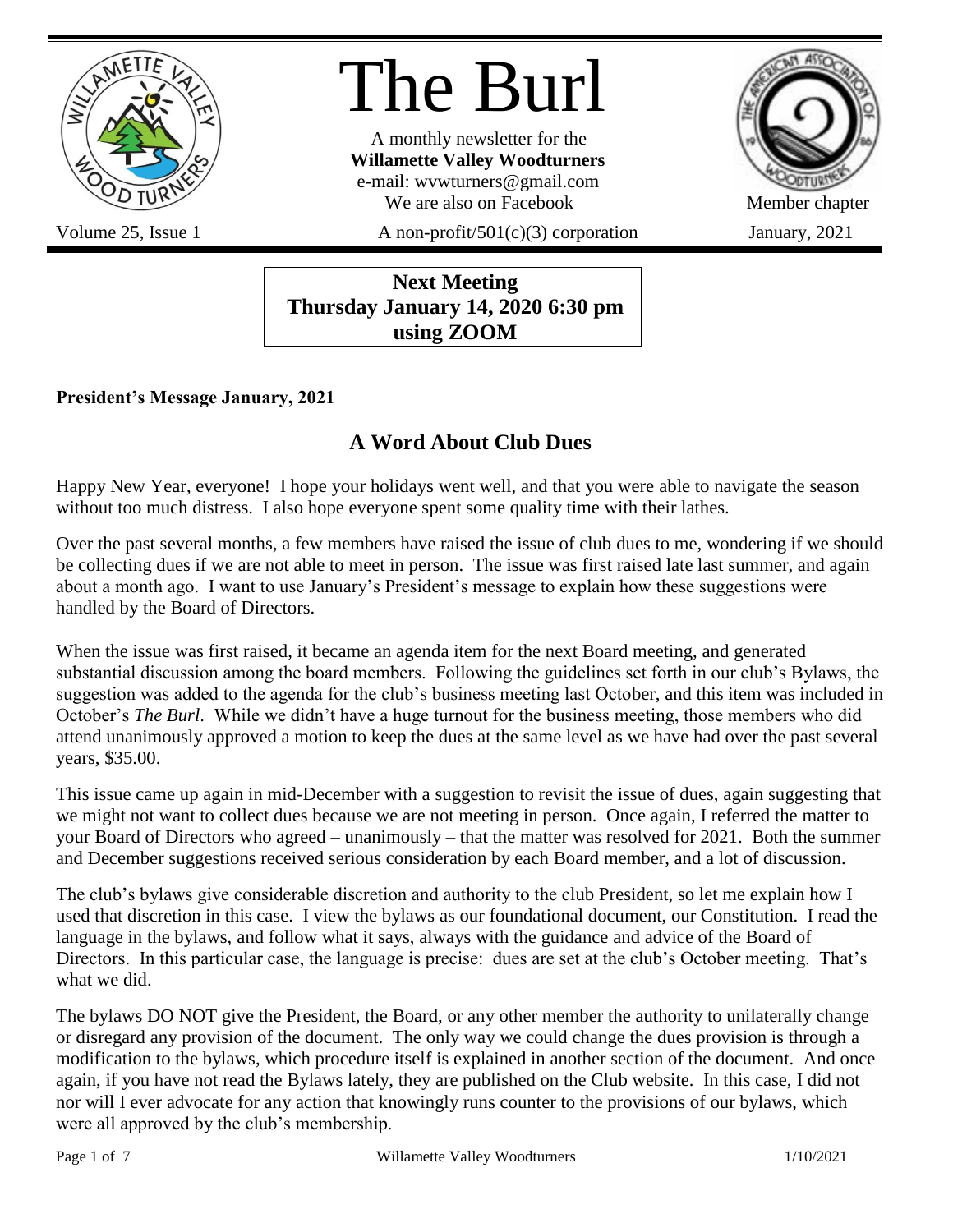Your club dues support a lot of benefits, including hosting the website and paying for the domain name, the Craft Supply ordering process, and access to Anchorseal and CA glue at substantial discounts. Even though we have not been meeting in person, we do still provide monthly virtual meetings with professional turners and presenters, and while not as expensive as in-person demonstrations, we still pay for them. Sawdust sessions have continued and these are only open to active members. Speaking for the Board, I hope that these benefits are enough to keep our membership together until we resume in-person meetings later this year. If you feel that \$35.00 (I just did the math – that's less than 1 penny per day) exceeds the value received, we're sorry to hear that, and we will reach out to everyone when we are allowed to meet again, even those members whose dues have lapsed.

For the rest of the membership who continue to back the club through your dues: thank you for your continued confidence and support. Thanks for reading this. Now: Get out into the shop, and…Let the Chips Fly!

 $\sim$  Jeff Zens

## **Walnut Oil interest anyone??**

Darcy is exploring the possibility of ordering a drum of walnut oil from California. The same supplier and oil that a world renown woodturner gets his refined oil from. The cost is \$735/ barrel plus shipping. This is much much cheaper than grocery store oil or online sellers. Darcy doesn't have the shipping cost yet but the oil cost would be about \$14/gallon in a 55 gallon drum.

\_\_\_\_\_\_\_\_\_\_\_\_\_\_\_\_\_\_\_\_\_\_\_\_\_\_\_\_\_\_\_\_\_\_\_\_\_\_\_\_\_\_\_\_\_\_\_\_\_\_\_\_\_\_\_\_\_\_\_\_\_\_\_\_\_\_\_\_\_\_\_\_\_\_\_\_\_\_\_\_\_\_\_\_\_\_\_\_

If anyone wants to buy into this purchase please reach out to Darcy directly at [dstataryn@msn.com](mailto:dstataryn@msn.com) He would like to have commitments for at least 1/2 the barrel before purchase.



Reprinted with permission of the American Association of Woodturners

# **G AND SPIRALING** Mike Peace

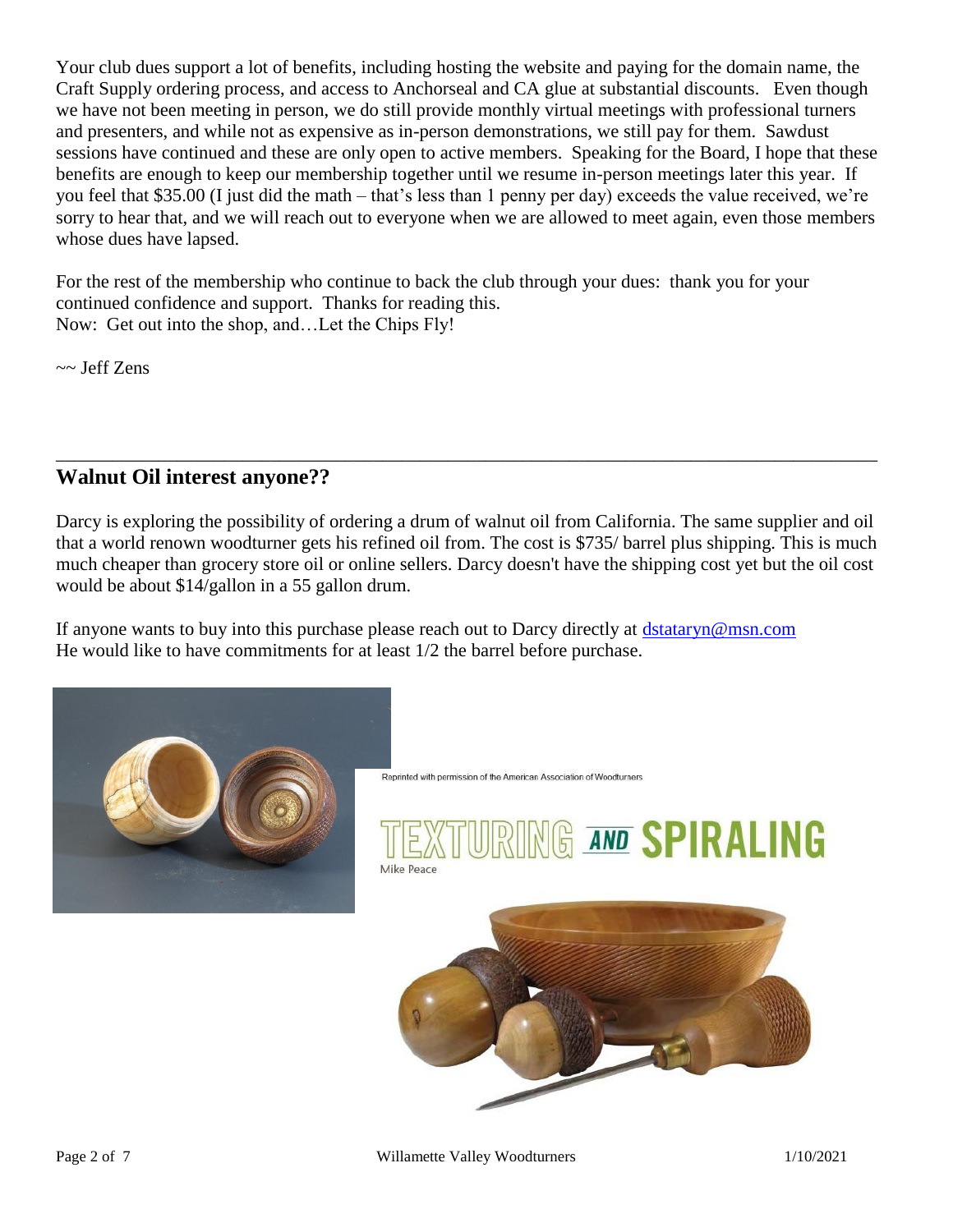# **Upcoming Demonstrators for 2021**

NOTE: due to the Coronavirus, the next several months are to be provided through Zoom. As of June, Eric Lofstrom is still set for a zoom meeting BUT may be our first real live demonstrator if the rules change and we have a place to meet. Scheduled meetings are all subject to change.

| <b>Date</b>                                                                                        | <b>Name</b>                   | Website                                    | <b>Topic</b>                                          | <b>Saturday Class</b>  |
|----------------------------------------------------------------------------------------------------|-------------------------------|--------------------------------------------|-------------------------------------------------------|------------------------|
| 1/14/2021                                                                                          | Mike                          | http://www.mike                            | Many Demo topics to chose - PLEASE come to the        |                        |
|                                                                                                    | Peace                         | peacewoodturnin                            | meeting to state a choice of topics you would like to |                        |
|                                                                                                    |                               | g.com                                      | see                                                   |                        |
|                                                                                                    |                               |                                            | N <sub>0</sub>                                        |                        |
| 2/11/2021                                                                                          | Sam                           | www.wyomingw                               | Many Demo topics to chose – PLEASE come to the        |                        |
|                                                                                                    | Angelo                        | oodturner.com                              | meeting to state a choice of topics you would like to |                        |
|                                                                                                    |                               |                                            | see                                                   |                        |
|                                                                                                    |                               |                                            | N <sub>o</sub>                                        |                        |
| 3/11/2021                                                                                          | Trent                         | https://trentbosch                         | Many Demo topics to chose – PLEASE come to the        |                        |
|                                                                                                    | <b>Bosch</b>                  | .com                                       | meeting to state a choice of topics you would like to |                        |
|                                                                                                    |                               |                                            | see                                                   |                        |
|                                                                                                    |                               |                                            | N <sub>0</sub>                                        |                        |
| 4/8/2021                                                                                           |                               | No demonstrator on board yet,              |                                                       |                        |
|                                                                                                    |                               | Please express an interest to Marc Vickery |                                                       |                        |
| 5/13/2021                                                                                          | No demonstrator on board yet, |                                            |                                                       |                        |
|                                                                                                    |                               | Please express an interest to Marc Vickery |                                                       |                        |
| 6/10/2021                                                                                          | Eric                          | https://www.ericl                          | Many Demo topics to chose -                           | No yet. BUT IF         |
|                                                                                                    | Lofstrom                      | ofstrom.com                                | PLEASE come to the meeting to                         | <b>COVID RULES</b>     |
|                                                                                                    |                               |                                            | state a choice of topics you would                    | <b>ALLOW IT, IT IS</b> |
|                                                                                                    |                               |                                            | like to see                                           | POSSIBLE!!!!           |
| FOR 2021: Please express an interest of ANY Demonstrator or weekend workshop you would like to see |                               |                                            |                                                       |                        |
| to Marc Vickery                                                                                    |                               |                                            |                                                       |                        |

### **PLEASE NOTE:**

**January 2021 meeting:**

**To bring the photos for Show and Tell to the meeting, PLEASE forward by email to me at my address below. I PROMISE I WILL BE ABLE TO PUT THEM ON THE SCREEN THIS TIME!!!!**

### **Sawdust sessions:**

I have decided to not schedule further sawdust sessions unless someone specifically requests a session. The turnout over the Covid period has been a struggle and it seems a challenge to continue the idea of generating interest where there seems to be none.

I wish it were not so.

As to scheduling for 2021, member input is requested. Bear in mind we may not be able to continue to provide as many demonstrators on a paid basis as there is very little income coming in to support demonstrators and other expenses.

If members have ideas about fundraising please feel free to bring it to the table!

In the world of technology, I discovered some members found Zoom a bit of a hurdle. IF YOU want a practice session, please email me a note asking to be invited.

And if you have a best time include it in the email me and we can discuss a time that works for you.

Please feel free to reach out to Marc Vickery if you have questions, observations, ideas, or any other concepts. Thanks,

Marc

503-544-0647 or Email to [halepaumarc@gmail.com](mailto:halepaumarc@gmail.com) Call if I can help in any other way.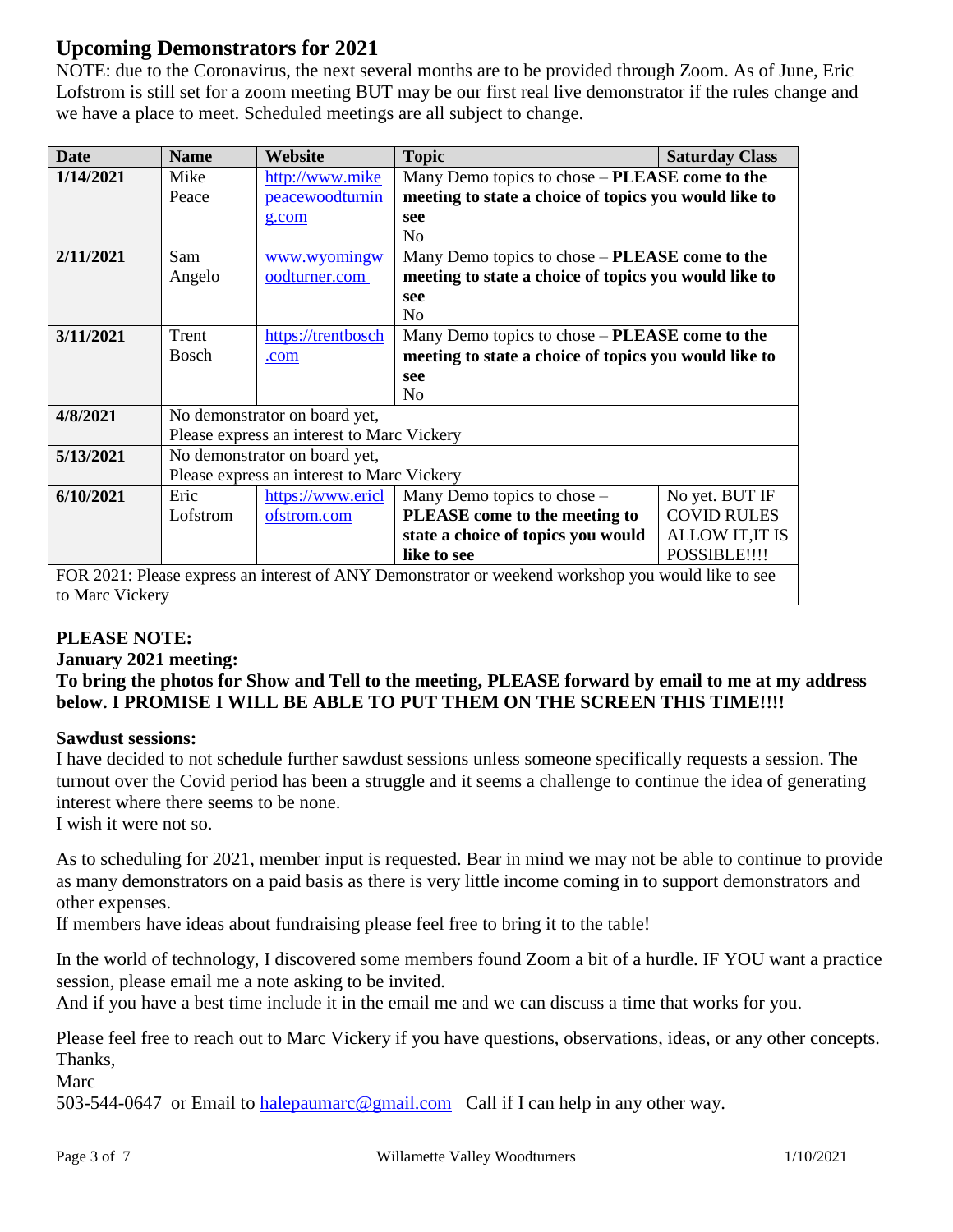# **Mike Peace**



# *Mike's Bio*

Mike Peace enjoys every aspect of woodturning including demonstrating and teaching. He has demonstrated at the American Association of Woodturners symposium in Atlanta 2016 and Portland 2018, as well as regional symposia and many clubs in the Southeast as well around the USA via Interactive Remote Demonstrations. He has taught at the John C. Campbell Folk School.

Mike has published articles in *American Woodturner, More Woodturning, Woodturning Design,* and *Woodturning FUNdamentals.* He uploads a woodturning video, usually weekly, to his YouTube channel [Mike Peace Woodturning.](https://mikepeacewoodturning.com/)

Mike lives in Suwanee, GA with his wife Barbara. Before retirement, Mike worked at ADP as a payroll software project manager. After serving on active duty in the US Army, Mike stayed active as a reservist retiring with the rank of Lieutenant Colonel.

More information on his woodturning can be found at his homepage<http://mikepeacewoodturning.com/>You can contact Mike at [MikePeace356@gmail.com.](file:///e:/Users/Mike/Documents/_Demonstrating%20woodturning/_Demo%20Topics/Texturing/Texturing%20Demo%20package/MikePeace356@gmail.com)

### **Demo description:**

### **Adding Pizzazz with Texturing**

**Mike Peace demonstrates adding embellishments to turning projects such as bowls and boxes using a variety of texturing tools such as the Sorby or Crown Spiraling and Texturing tools, Knurling Tool, mini texturing tool with Dremel burr and a chatter tool. He explains the when, why and how for each tool. Mike's article on Texturing and Spiraling was published in the** [December 2013 issue of](http://www.mikepeacewoodturning.com/wp-content/uploads/2019/04/TexturingSpiraling_AW_1213.pdf) *American [Woodturner](http://www.mikepeacewoodturning.com/wp-content/uploads/2019/04/TexturingSpiraling_AW_1213.pdf)*. He has a handout on making a Dremel burr texturing tool on his website [here](http://www.mikepeacewoodturning.com/wp-content/uploads/2020/01/Rotary-Texturing-tool-01282020.pdf).

Please look him up on YouTube, and SUBSCRIBE!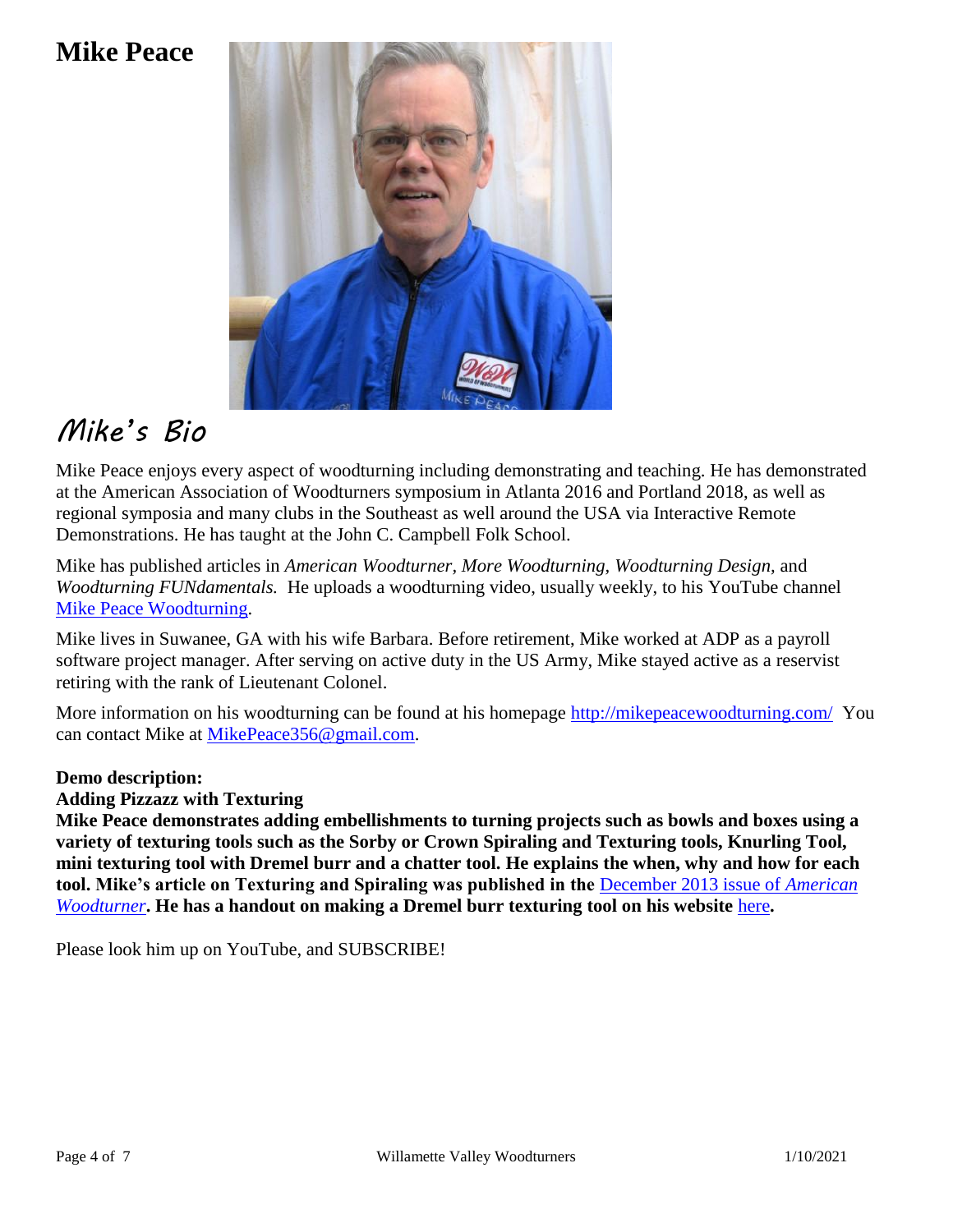#### **December 10, 2020 Willamette Valley Wood Turners Club Meeting minutes Submitted by Milt Engelke**

Call to Order at 6:30 PM by President Jeff Zens leading with the Pledge of Allegiance

19 In attendance

Business issues discussed prior to Demonstration:

Five members reached Life Member Status: Jim Devorss (member since 2009) Ron Freshour (member since 2011) Don Roberts(member since 2010) Hal Schalles (member since 2014) Tommy Thompson (member since 2010)

Reminder Club (\$35) and AAW (\$60) are due end of year.

Primary emphasis was on Club Member Show and Tell Led by Vice President Marc Vickery

Saw Dust Sessions will in the future be held on Saturday where past sessions were on Sunday.

Proposal for Demonstration in 2021 hopeful will return to inperson demonstrations soon, however several top demonstrators have excellent ZOOM presentations available to include:

January 14, 2021 Mike Peace <https://www.mikepeacewoodturning.com/> . Check his web site out ahead of our January meeting.

TBA, 2021 Sam Angelo [https://www.facebook.com/SAM-Angelo-Woodturner-128638223866766/.](https://www.facebook.com/SAM-Angelo-Woodturner-128638223866766/) He was one of the demonstrators for the 2019 Oregon Wood Turners Symposium.

TBA, 2021 Mike Mahoney<https://bowlmakerinc.com/> Also one of the 2019 Oregon Wood Turners Symposium Demonstrator.

ZOOM demonstrations have the advantage that everyone has a front row seat with the ease of asking questions and having "one-on-one" mentoring from the excellent presentations.

We look forward to our January Demonstrator. Look for the invitation to join the ZOOM meeting which will be sent out in advance of the meeting.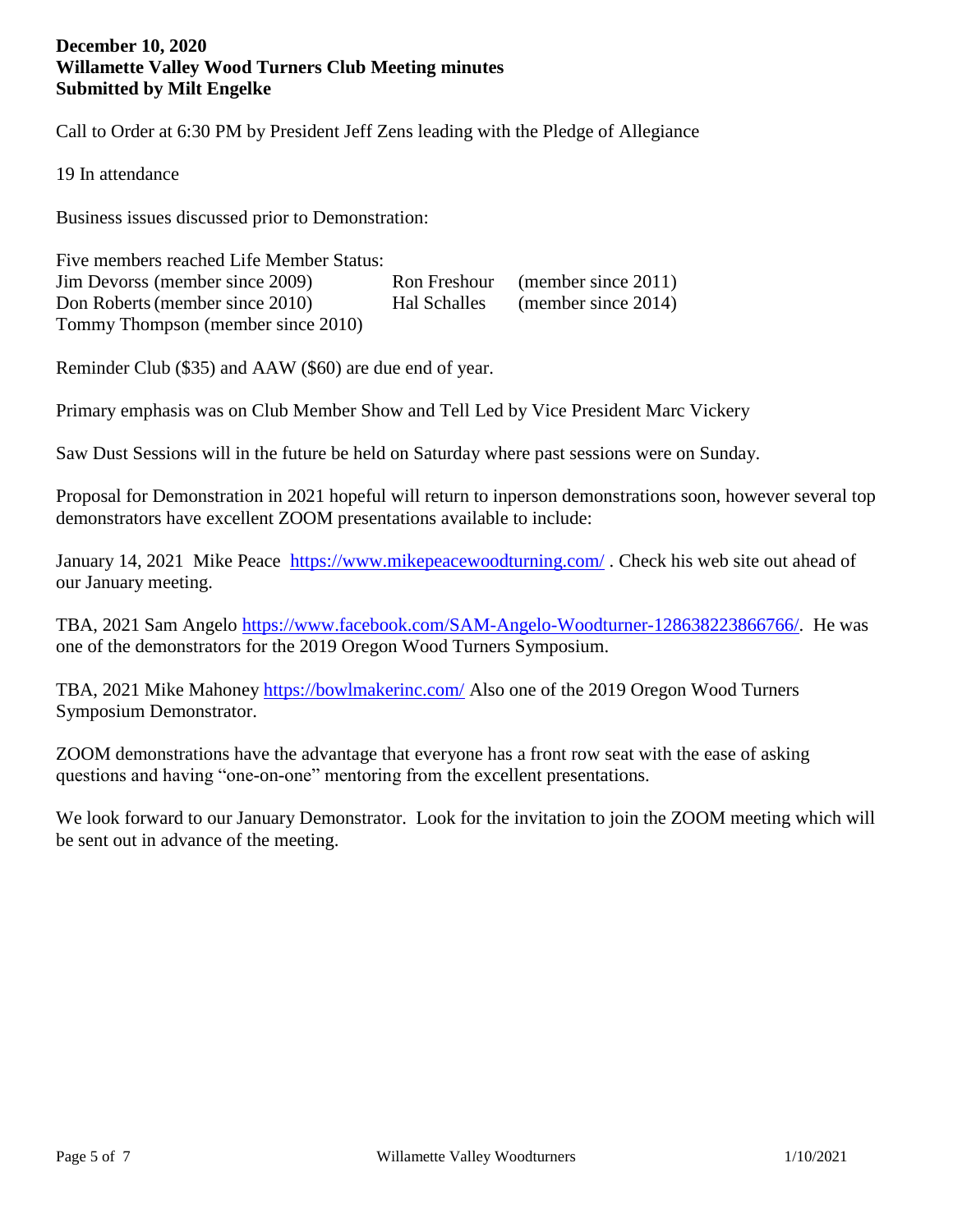# Membership Rewards

### **Chain Sharpening Service** from [Jeff Zens](mailto:PrezWVW@gmail.com)

I have recently purchased an electric chain sharpener and can accurately sharpen your chains and adjust your depth stops for your saw chains. This will restore the chain to "factory-new" condition. Most chains can be sharpened for \$10.00, but longer chains or badly damaged chains might be a little bit more. This service is only available for club members.

### **Library**

A friendly reminder to members with books and/or videos checked out from the library. Please return them at this next meeting.

### **Wood Gathering**

Sign-up sheets will be available to indicate your availability to help with wood gathering. Anyone who learns of a tree or log that is available to the club should notify Gary Dahrens, (503) 260-9778. .

### **From Terry Gerros**

I am a distributor for Stick Fast CA glue, Sharpfast Sharpening systems, the Holdfast vacuum chucking system and Saburrtooth Carving bits. If you have an interest in these products, give me a call or send me an [email](mailto:gerrost@yahoo.com) for details.

### **Supplies**

The club purchases a few supplies in bulk and sells it to members at club cost. We routinely have superglue (\$5), black or brown superglue (\$10) accelerator (\$10) and Anchorseal (\$9/gal). The club has a small supply of half round protractors (\$6) used to measure the angle ground on a tool, and depth gauges (\$5). HSS Round Tool Bits rods (1/4" x 8") are also available (\$3). Jerry Lelack will have the resale items available at the meetings, except for Anchorseal which is available through [Jeff Zens.](mailto:PrezWVW@gmail.com) You will need to bring your own gallon jug; contact Jeff to make arrangements.

### **Club Member Discounts**

- **Craft Supply**: The club's order will be going out on the Monday following our Club Meeting if our order equals or exceeds \$1,000. Craft Supply gives us a 10% discount plus free shipping on all items, and occasional additional discounts on certain other items and quantity purchases. If you order from the sales items, you will receive the club discount in addition to the sale discount, making many items available at very attractive prices. For detailed instruction for ordering see the article in the [November](http://www.willamettevalleywoodturners.com/newsletters/2015_11_WVW_Newsletter.pdf) 2015 Burl. Questions? See [Jeff Zens](mailto:PrezWVW@gmail.com)
- Club members are registered with **Klingspor's Woodworking Shop** at [www.woodworkingshop.com](http://www.woodworkingshop.com/)  or 800-228-0000, they have your name and will give you a 10% discount.
- If you show your club card at checkout time to the cashier at **Woodcraft** in Tigard they will give you a 10% discount (May not apply to some machinery).
- **Exotic Wood** is offering a discount of 15% off any orders placed at: [www.exoticwoodsusa.com.](http://www.exoticwoodsusa.com/) (This includes sale items and free shipping on orders over \$300). Use promo code ewusaAAW
- **Gilmer Wood** now offers our club a 10% discount on purchases made there. If you haven't been to Gilmer's, it is well worth the trip to Portland, if only to make your mouth water and make you cry if you leave empty handed.